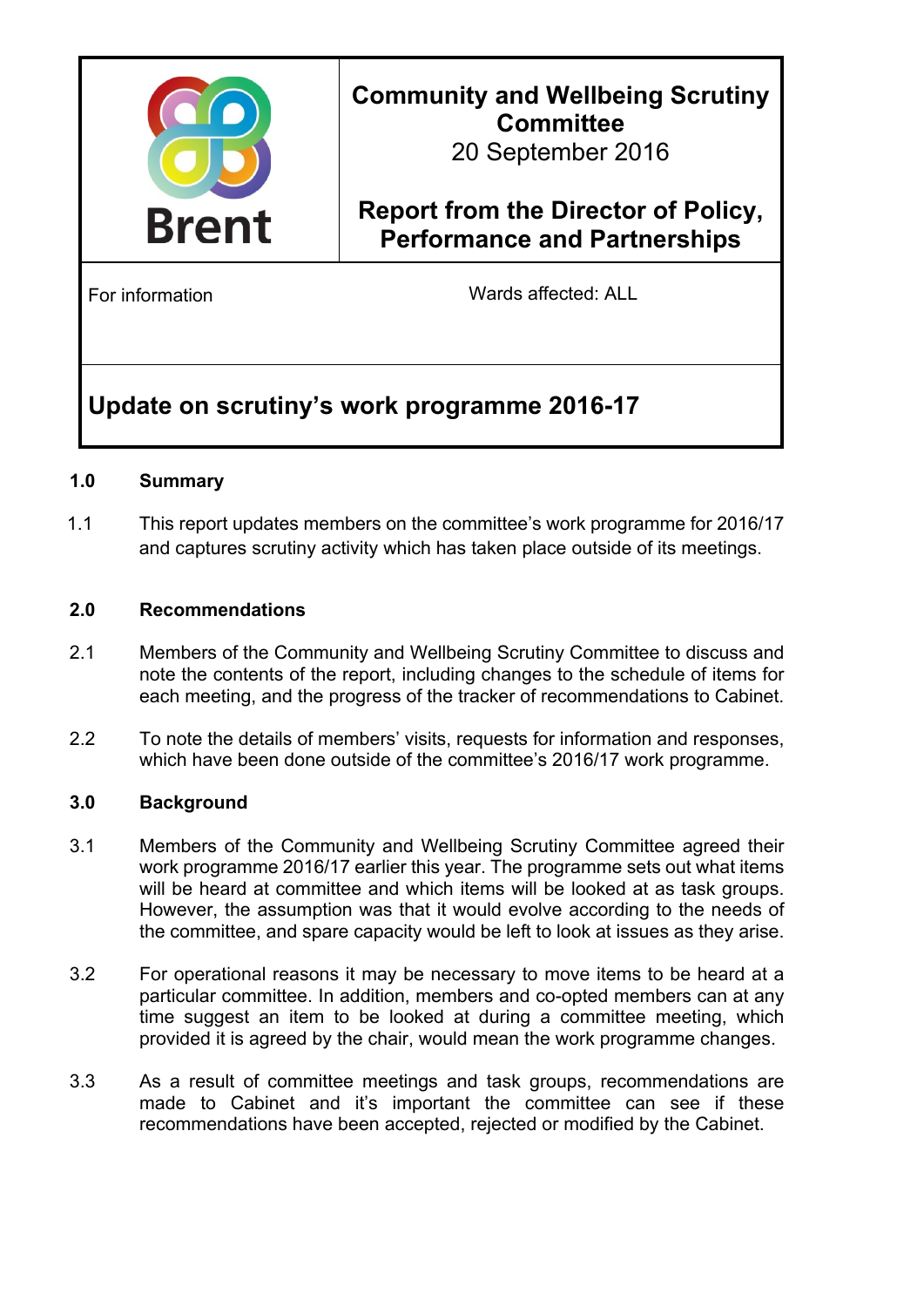3.4 Members may request information during a committee meeting or outside of a committee meeting as part of the scrutiny process. They also may make visits to do first-hand observation in order to better understand an issue for scrutiny.

### **4.0 Detail**

- 4.1 When the committee agreed its work programme the report on Brent Housing Partnership was to go to Cabinet in October. This is now expected to go to Cabinet in November. It has not been possible to have the report for scrutiny ready for 20 September and an alternative date is being found for this report.
- 4.2 The annual report of the Brent Local Safeguarding Board will now be heard at November's meeting and the annual report of the Brent Safeguarding Adults Board will be heard at the meeting in February 2017 of the scrutiny committee. The adjusted work programme for 2016/17 with these changes is in Appendix A.
- 4.3 At the committee meeting on 20 July, members requested further data about prosecutions as part of the implementation of landlord licensing and the ethnicity of those agents, landlords and tenants. The data provided by the council's Private Sector Housing Licensing Team is set out in Appendix B.
- 4.4 Members of the committee are scheduled to make a number of visits. These include to housing and services provided by Brent Housing Partnership, and to accommodation in Wembley ahead of the report on New Accommodation for Independent Living (NAIL) to committee on 20 September. In addition, the committee chair Cllr Ketan Sheth took part in a visit with officers from the Private Sector Licensing Housing Team. A note of this visit is set out in Appendix C.
- 4.5 The committee chair has made two requests for information. Firstly, a request was made to Brent Clinical Commissioning Group (CCG) about future provision if the pilot project run by the Sickle Cell Society was decommissioned. Secondly, a request was made to London North West Healthcare NHS Trust in relation to its Quality Accounts 2015/16. The responses did not arrive in time for the publication of committee papers and they will be published at a later date.
- 4.6 At the last committee meeting on 20 July, the committee agreed a number of recommendations on landlord licensing, ethical lettings agency and the task group on Brent's housing associations. The recommendations are set out in Appendix D and their progress to the Cabinet will be updated accordingly.

### **5.0 Financial Implications**

5.1 There are no immediate financial implications arising from this report.

### **6.0 Legal Implications**

There are no legal implications arising from this report.

### **7.0 Diversity Implications**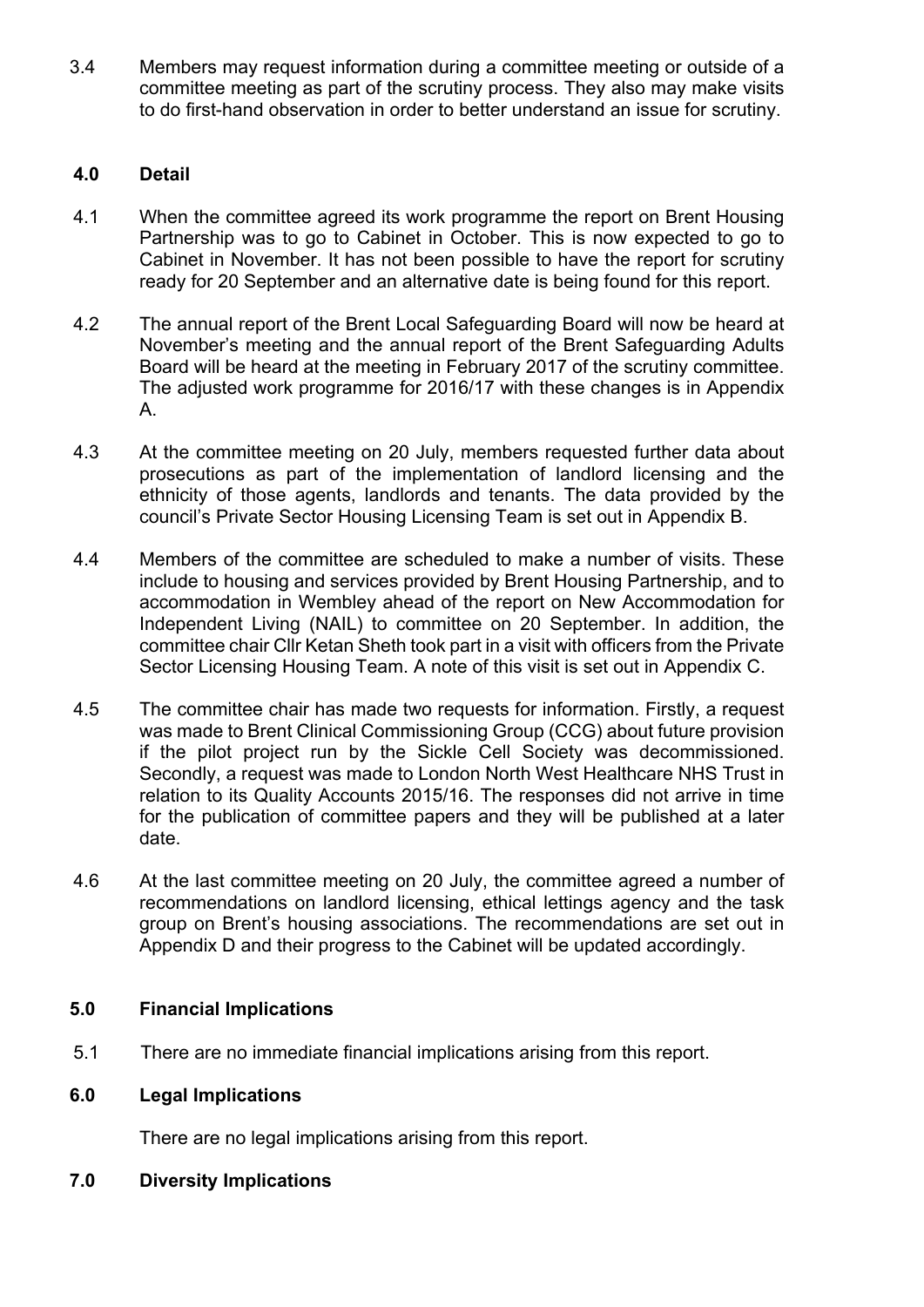7.1 There are no diversity implications immediately arising from this report.

### **Contact Officers**

Pascoe Sawyers Head of Policy and Partnerships Chief Executive's Department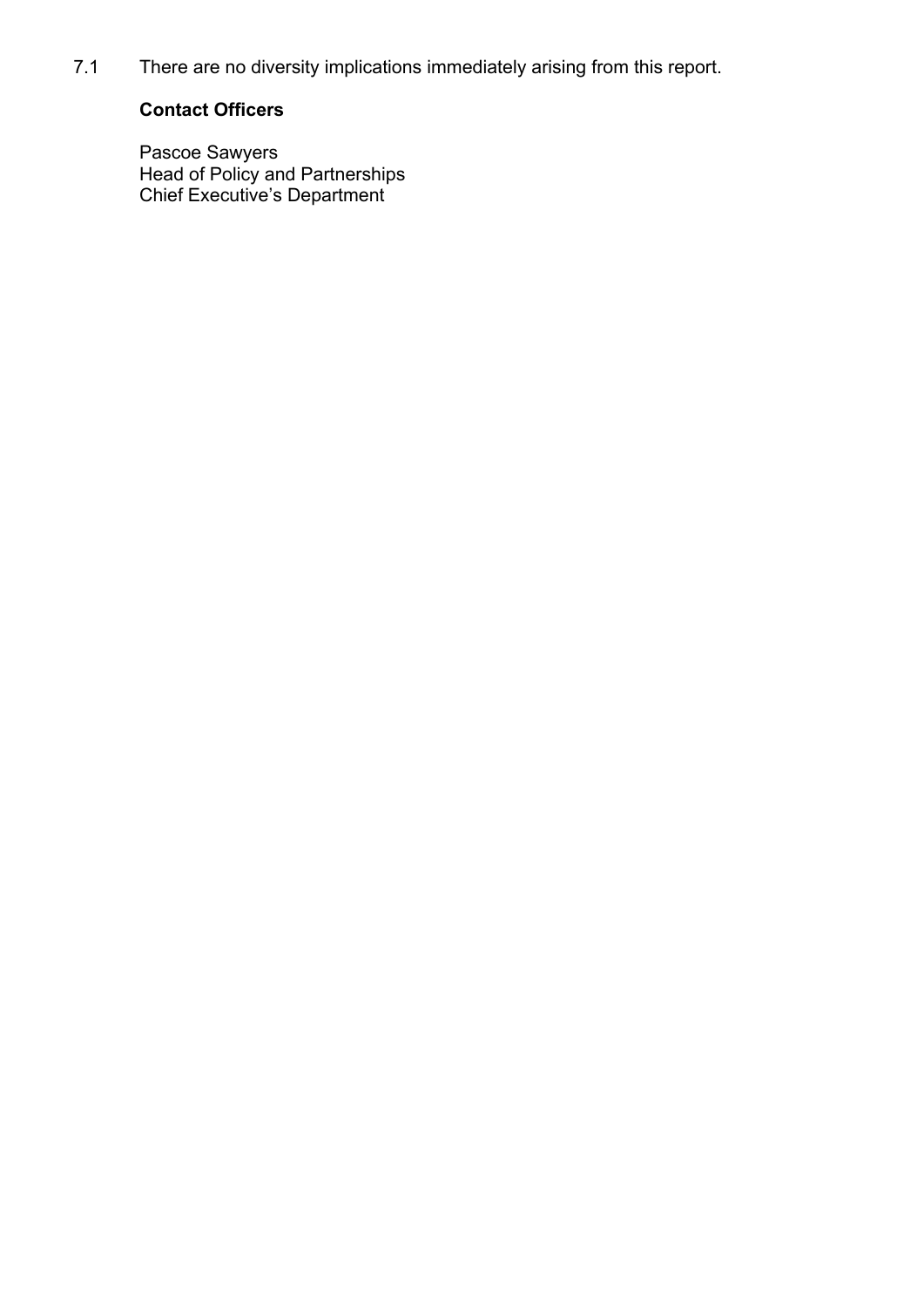### **APPENDIX A**

### **Community and Wellbeing Scrutiny Committee Work Programme 2016-17 20 July 2016**

| Agenda       | <b>Item</b>                                                                | <b>Objectives for scrutiny</b>                                                                                                               | <b>Cabinet</b><br><b>Member/Member</b>                                    | <b>Brent Council/Partner</b><br>organisations                                                                                                               |
|--------------|----------------------------------------------------------------------------|----------------------------------------------------------------------------------------------------------------------------------------------|---------------------------------------------------------------------------|-------------------------------------------------------------------------------------------------------------------------------------------------------------|
| 1.           | Impact of the<br>selective and<br>additional landlord<br>licensing schemes | Post-decision scrutiny on implementation of the<br>landlord licensing schemes and impact on<br>improving standards in private rented sector. | Cllr Harbi Farah,<br>Cabinet Member for<br>Housing                        | Phil Porter, Strategic Director Community<br>Wellbeing.<br>Jon Lloyd-Owen, Operational Director<br>Housing and Culture<br>Spencer Randolph, Head of Private |
|              |                                                                            |                                                                                                                                              |                                                                           | Housing Services.                                                                                                                                           |
| 2.           | Task Group report<br>on Brent's housing<br>associations                    | To discuss and agree report from CIIr Tom Miller's<br>task group about housing associations in Brent.                                        | <b>Cllr Tom Miller</b><br>Cllr Harbi Farah,<br>Lead Member for<br>Housing | Phil Porter, Strategic Director Community<br>Wellbeing.<br>Jon Lloyd-Owen, Operational Director<br><b>Housing and Culture</b>                               |
|              |                                                                            |                                                                                                                                              |                                                                           |                                                                                                                                                             |
| 3.           | Update report on<br>the implementation<br>of an Ethical<br>Lettings Agency | Post-decision scrutiny on implementing Ethical<br>Lettings Agency agreed by Cabinet in July 2015.                                            | Cllr Harbi Farah,<br>Lead Member for<br>Housing                           | Phil Porter, Strategic Director Community<br>Wellbeing.<br>Jon Lloyd-Owen, Operational Director<br>Housing and Culture                                      |
| $\mathbf{4}$ | <b>Scrutiny 2015-16</b><br>annual report                                   | To agree Scrutiny's annual report.                                                                                                           | <b>Cllr Matt Kelcher</b><br><b>Chair Scrutiny</b><br>Committee            | Peter Gadsdon, Director Performance<br>Policy and Partnerships                                                                                              |
| 5.           | Scrutiny 2016-17<br>work programme                                         | To agree Scrutiny committee's work programme<br>for 2016-17.                                                                                 | Cllr Ketan Sheth<br><b>Chair Scrutiny</b><br>Committee                    | Peter Gadsdon, Director Performance<br>Policy and Partnerships                                                                                              |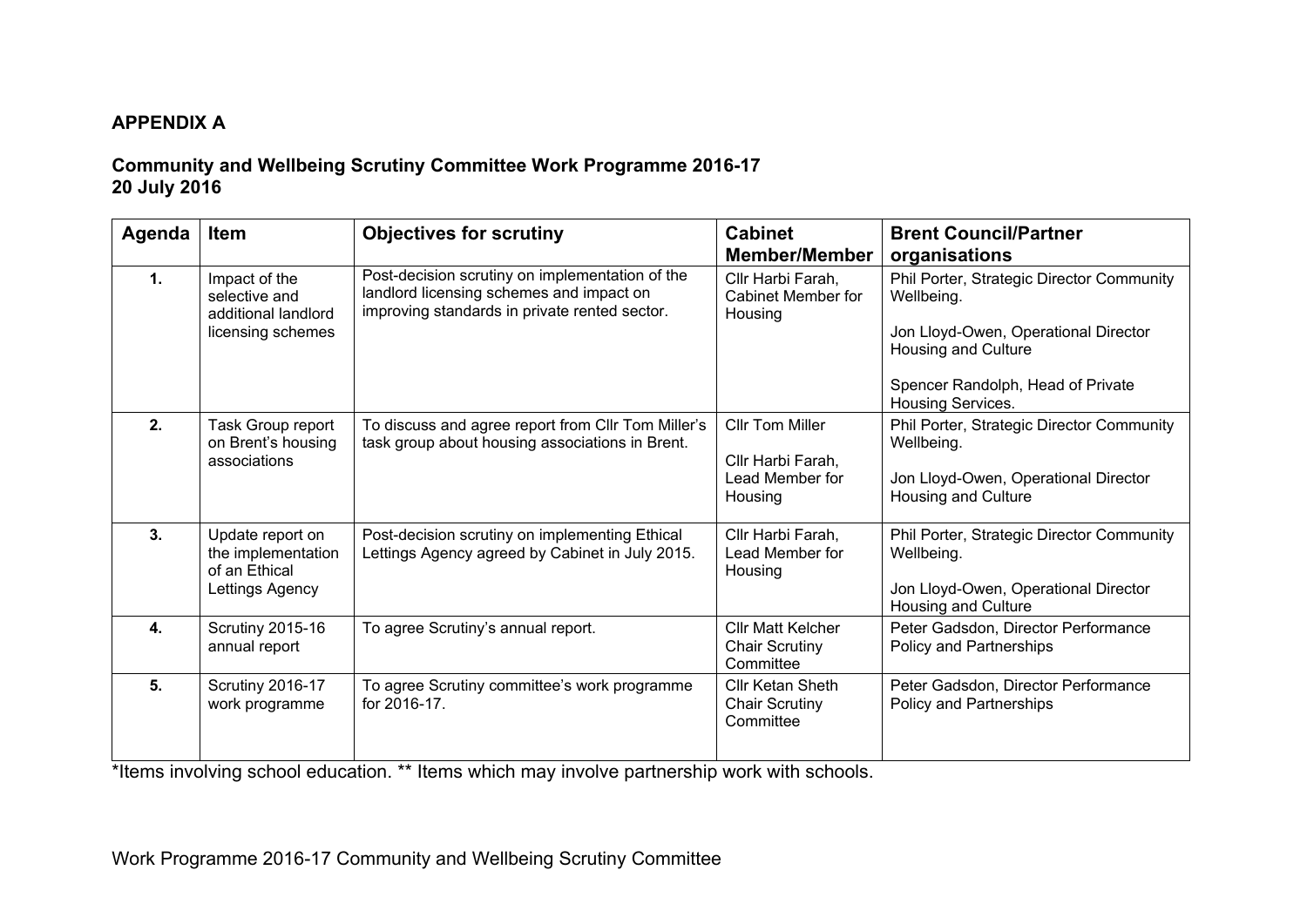| Agenda         | <b>Item</b>                                                             | <b>Objectives for scrutiny</b>                                                                                                                       | <b>Cabinet</b><br><b>Member/Member</b>                                              | <b>Brent Council/Partner</b><br>organisations                                                                                                                                                 |
|----------------|-------------------------------------------------------------------------|------------------------------------------------------------------------------------------------------------------------------------------------------|-------------------------------------------------------------------------------------|-----------------------------------------------------------------------------------------------------------------------------------------------------------------------------------------------|
| $\mathbf{1}$ . | <b>New</b><br>Accommodation for<br>Independent Living<br>(NAIL) project | Scrutiny review of progress of NAIL scheme<br>to date against its 2016/17 targets.<br>*Members' visit to Victoria Court, Wembley<br>on 12 September. | Cllr Krupesh Hirani,<br><b>Cabinet Member for</b><br><b>Community Wellbeing</b>     | Phil Porter, Strategic Director Community<br>Wellbeing.                                                                                                                                       |
| **2.           | Task Group Signs<br>of Safety                                           | Agree task group scoping paper and TOR.                                                                                                              | Cllr Wilhelmina Mitchell-<br>Murray, Cabinet<br>Member Children and<br>Young People | Gail Tolley, Strategic Director Children and<br>Young People                                                                                                                                  |
| 3.             | Sustainability and<br>Transformation<br>Plan                            | Scrutiny review of progress of STP.                                                                                                                  | Cllr Krupesh Hirani,<br>Cabinet Member for<br><b>Community Wellbeing</b>            | Carolyn Downs, Chief Executive<br>Phil Porter, Strategic Director Community<br>Wellbeing<br>Sarah Mansuralli, Chief Operating Officer,<br><b>Brent CCG</b><br>Rob Larkman, Chief Officer, BHH |
| 4.             | Co-opted members<br>on Scrutiny                                         | To set out the role of co-opted members on<br>Community and Wellbeing scrutiny<br>committee.                                                         | Cllr Ketan Sheth, Chair<br>of Community and<br><b>Wellbeing Scrutiny</b>            | Pascoe Sawyers, Head of Strategy and<br>Partnerships.                                                                                                                                         |
| 5.             | Work programme<br>2016/17 update                                        | To note changes to the work programme<br>and wider scrutiny activity                                                                                 | Cllr Ketan Sheth, Chair<br>of Community and<br><b>Wellbeing Scrutiny</b>            | Pascoe Sawyers, Head of Strategy and<br>Partnerships                                                                                                                                          |

### **20 September 2016**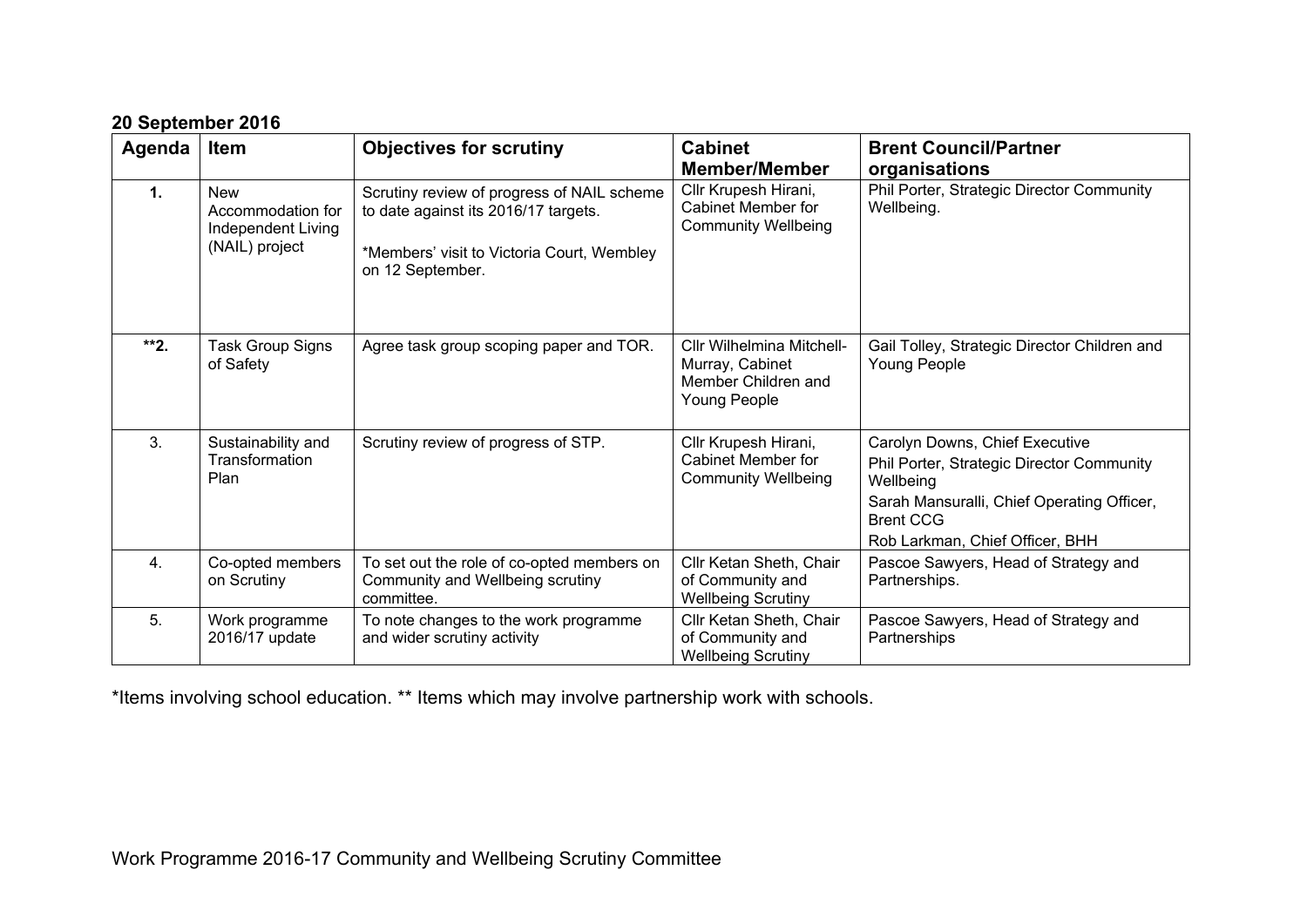|  |  |  |  | 23 November 2016 |
|--|--|--|--|------------------|
|--|--|--|--|------------------|

| Agenda | <b>Item</b>                                            | <b>Objectives for scrutiny</b>                                               | <b>Cabinet</b><br><b>Member/Member</b>                                                                  | <b>Brent Council/Partner</b><br>organisations                                                                                      |
|--------|--------------------------------------------------------|------------------------------------------------------------------------------|---------------------------------------------------------------------------------------------------------|------------------------------------------------------------------------------------------------------------------------------------|
| 1.     | NHS estate in Brent                                    | Evaluate impact of changes by NHS<br><b>Property Services</b>                | Cllr Krupesh Hirani,<br><b>Cabinet Member for</b><br><b>Community Wellbeing</b>                         | Jake Roe, NHS Property Services<br>Sue Hardy, Head of Strategic Estate<br>Development<br>Brent, Harrow, Hillingdon and Ealing CCGs |
| **2.   | <b>Brent Local</b><br>Safeguarding<br>Children's Board | Receive 2015-16 annual report.<br>Additional paper on safeguarding children. | Cllr Wilhelmina Mitchell-<br>Murray, Cabinet<br>Member Children and<br>Young People                     | Mike Howard, Independent Chair Brent LSCB                                                                                          |
| $**3.$ | Task Group report<br>Signs of Safety                   | Receive task group report on Signs of<br>Safety                              | Cllr Wilhelmina Mitchell-<br>Murray, Cabinet<br>Member Children and<br>Young People<br>Task group chair | Gail Tolley, Strategic Director Children and<br>Young People                                                                       |
| **4.   | <b>Task Group</b><br>scoping paper<br><b>CAMHS</b>     | To agree the scoping paper for CAMHS<br>task group and TOR.                  | Task group chair                                                                                        | Gail Tolley, Strategic Director Children and<br>Young People<br><b>Brent CCG</b>                                                   |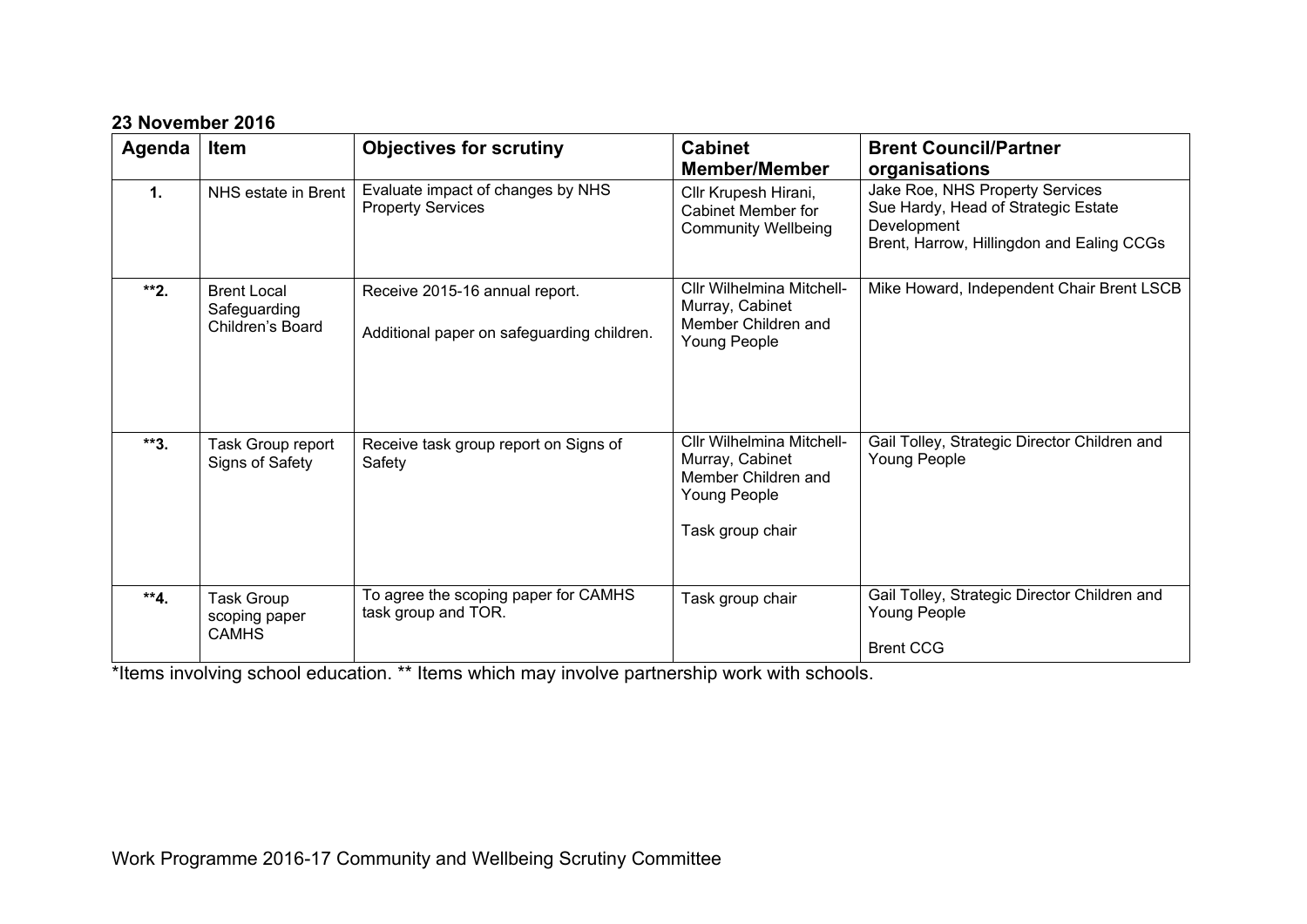| 1 February 2017 |  |
|-----------------|--|
|                 |  |

| Agenda | <b>Item</b>                                           | <b>Objectives for scrutiny</b>                                                    | <b>Cabinet</b><br><b>Member/Member</b>                                                              | <b>Brent Council/Partner</b><br>organisations                                                                             |
|--------|-------------------------------------------------------|-----------------------------------------------------------------------------------|-----------------------------------------------------------------------------------------------------|---------------------------------------------------------------------------------------------------------------------------|
| 1.     | Community<br>Pharmacies                               | Assess impact on community pharmacies<br>of recent changes by central government. | Cllr Krupesh Hirani,<br><b>Cabinet Member for</b><br><b>Community Wellbeing</b>                     | <b>NHS England</b><br><b>Local Pharmaceutical Committee</b>                                                               |
| 2.     | <b>Brent Safeguarding</b><br><b>Adults Board</b>      | Receive 2015-16 annual report<br>Additional paper on safeguarding adults          | Cllr Krupesh Hirani,<br>Cabinet Member for<br><b>Community Wellbeing</b>                            | Michael Preston-Shoot, Chair Brent ASB                                                                                    |
| 3.     | Air quality and<br>public health                      | Evaluation of air quality and public health.                                      | Cllr Krupesh Hirani,<br><b>Cabinet Member for</b><br><b>Community Wellbeing</b>                     | Phil Porter, Strategic Director Community<br>Wellbeing<br>Dr Melanie Smith, Director of Public Health<br><b>Brent CCG</b> |
| $**4.$ | Task Group report<br><b>CAMHS</b>                     | Receive report from task group and discuss<br>recommendations for Cabinet.        | Cllr Wilhelmina Mitchell-<br>Murray<br>Task group chair                                             | Gail Tolley, Strategic Director Children and<br>Young People                                                              |
| $*$ 5. | Task group scoping<br>paper children's<br>oral health | Agree scoping paper for task group and<br><b>TOR</b>                              | Cllr Krupesh Hirani,<br><b>Cabinet Member for</b><br><b>Community Wellbeing</b><br>Task group chair | Phil Porter, Strategic Director Community<br>Wellbeing                                                                    |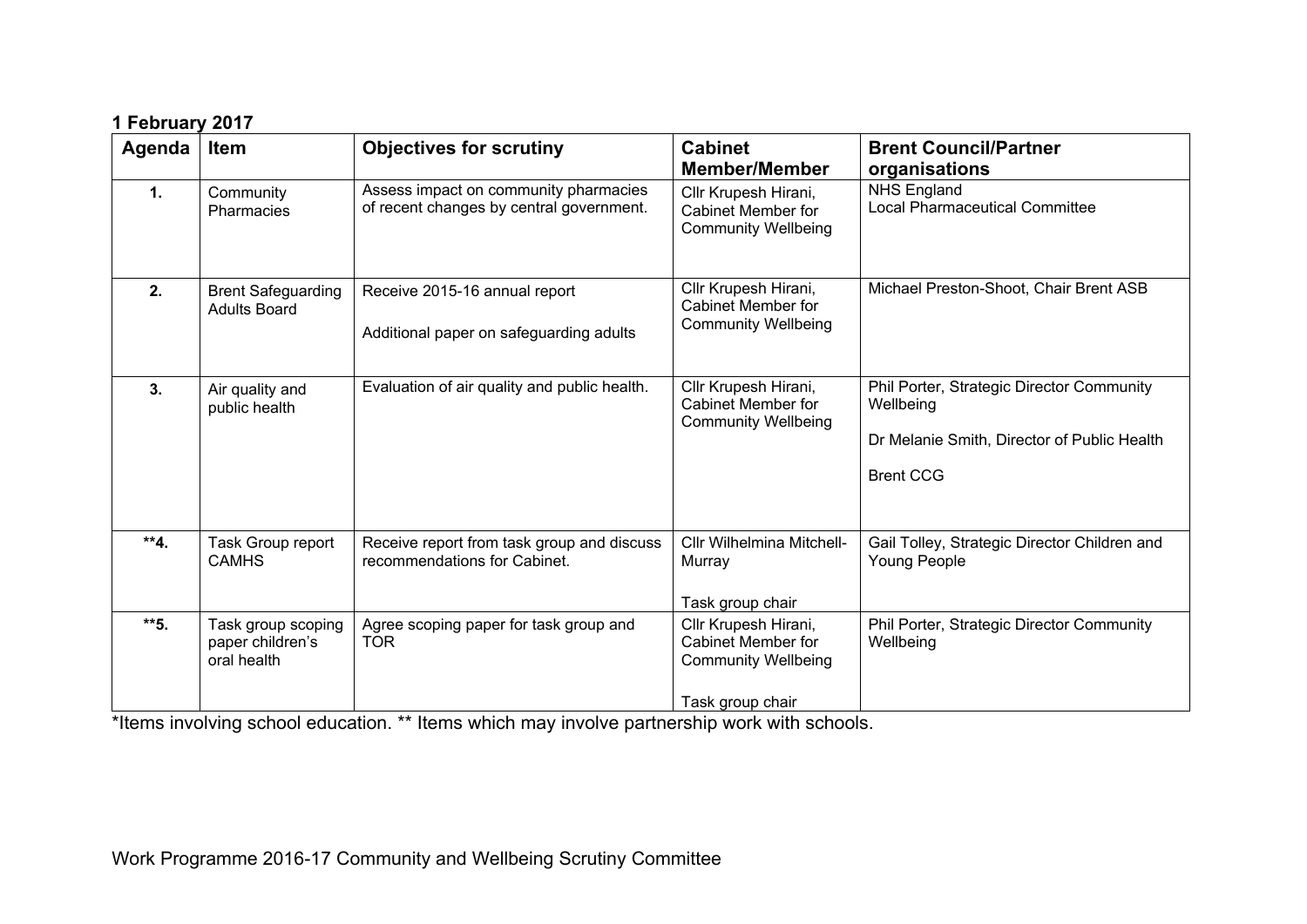### **29 March 2017**

| Agenda | Item                                                 | <b>Objectives for scrutiny</b>                                                                         | <b>Cabinet</b><br><b>Member/Member</b>                                              | <b>Brent Council/Partner</b><br>organisations                              |
|--------|------------------------------------------------------|--------------------------------------------------------------------------------------------------------|-------------------------------------------------------------------------------------|----------------------------------------------------------------------------|
| $*1.$  | School Annual<br>Standards and<br>Achievement report | Receive report.<br>Examine reasons for underachievement in<br>Brent's schools among particular groups. | Cllr Wilhelmina Mitchell-<br>Murray, Cabinet<br>Member Children and<br>Young People | Gail Tolley, Strategic Director Children and<br>Young People               |
| $*2.$  | Special educational<br>needs (SEN)                   | Update and evaluation of SEN provision.                                                                | Cllr Wilhelmina Mitchell-<br>Murray, Cabinet<br>Member Children and<br>Young People | Gail Tolley, Strategic Director Children and<br>Young People               |
| 3.     | Task Group report<br>on extended GP<br>services      | Update on implementation of<br>recommendations from September 2015.                                    | Cllr Krupesh Hirani,<br><b>Cabinet Member for</b><br><b>Community Wellbeing</b>     | <b>Brent CCG</b><br>Phil Porter, Strategic Director Community<br>Wellbeing |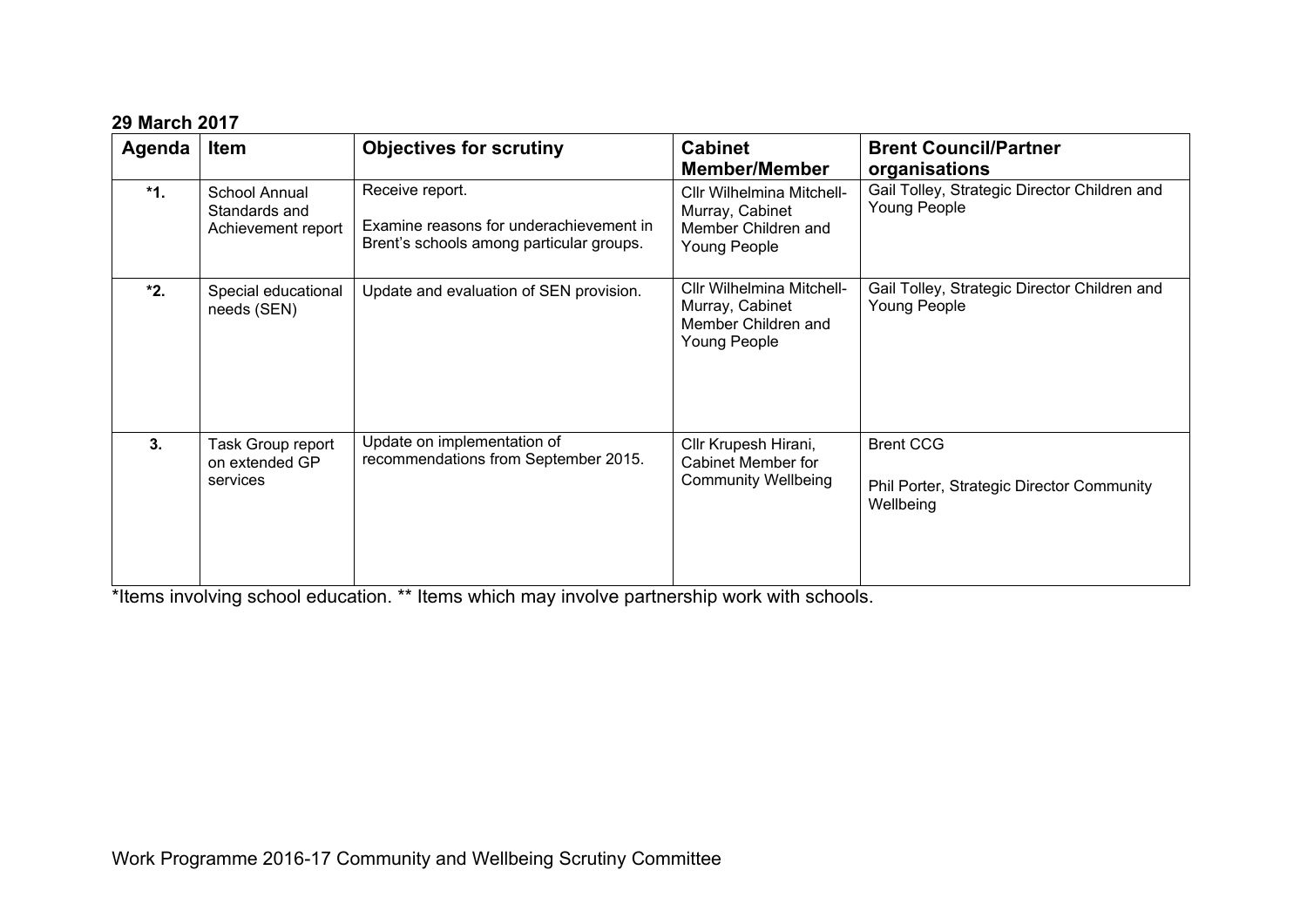### **9 May 2017**

| Agenda<br><b>Rank</b> | Item                                           | <b>Objectives for scrutiny</b>                                             | <b>Cabinet</b><br><b>Member/Member</b>                                                              | <b>Brent Council/Partner</b><br>organisations                                                                          |
|-----------------------|------------------------------------------------|----------------------------------------------------------------------------|-----------------------------------------------------------------------------------------------------|------------------------------------------------------------------------------------------------------------------------|
| 1.                    | Brent's community<br>libraries                 | Community libraries and draft cultural<br>strategy.                        | Cllr Michael Pavey,<br><b>Cabinet Member for</b><br><b>Stronger Communities</b>                     | Phil Porter, Strategic Director Community<br>Wellbeing.<br>Jon Lloyd-Owen, Operational Director<br>Housing and Culture |
| 2.                    | <b>Primary Care</b><br>Transformation          | Review implications of primary care<br>transformation for Brent            | Cllr Krupesh Hirani,<br><b>Cabinet Member for</b><br><b>Community Wellbeing</b>                     | <b>Brent CCG</b>                                                                                                       |
| $**3.$                | Task group report<br>children's oral<br>health | Receive report from task group and discuss<br>recommendations for Cabinet. | Task group chair<br>Cllr Krupesh Hirani,<br><b>Cabinet Member for</b><br><b>Community Wellbeing</b> | Phil Porter, Strategic Director Community<br>Wellbeing<br>Dr Melanie Smith Director of Public Health                   |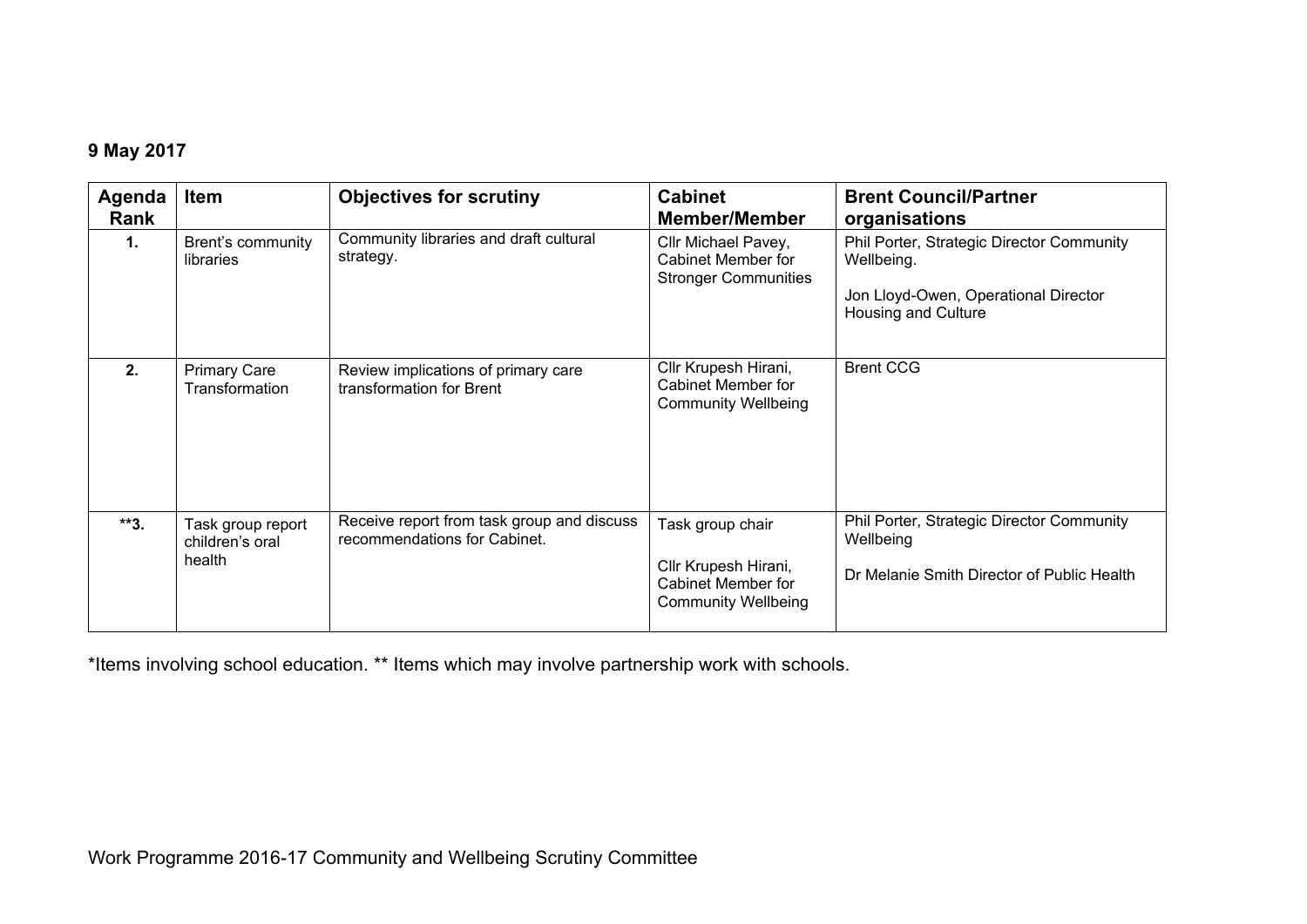### **APPENDIX B**

### **Statistics on Private Rented Sector Licensing and Enforcement**

On 20 July 2016, the committee requested a breakdown of the ethnicity of the landlords, agents and tenants in prosecutions taken by Brent Council.

The following three charts show the ethnicity broken-down by landlord, agent and the ethnicity of tenants. The data was extracted from the 34 prosecutions by Brent Council in 2016, involving 19 properties and 174 tenants.



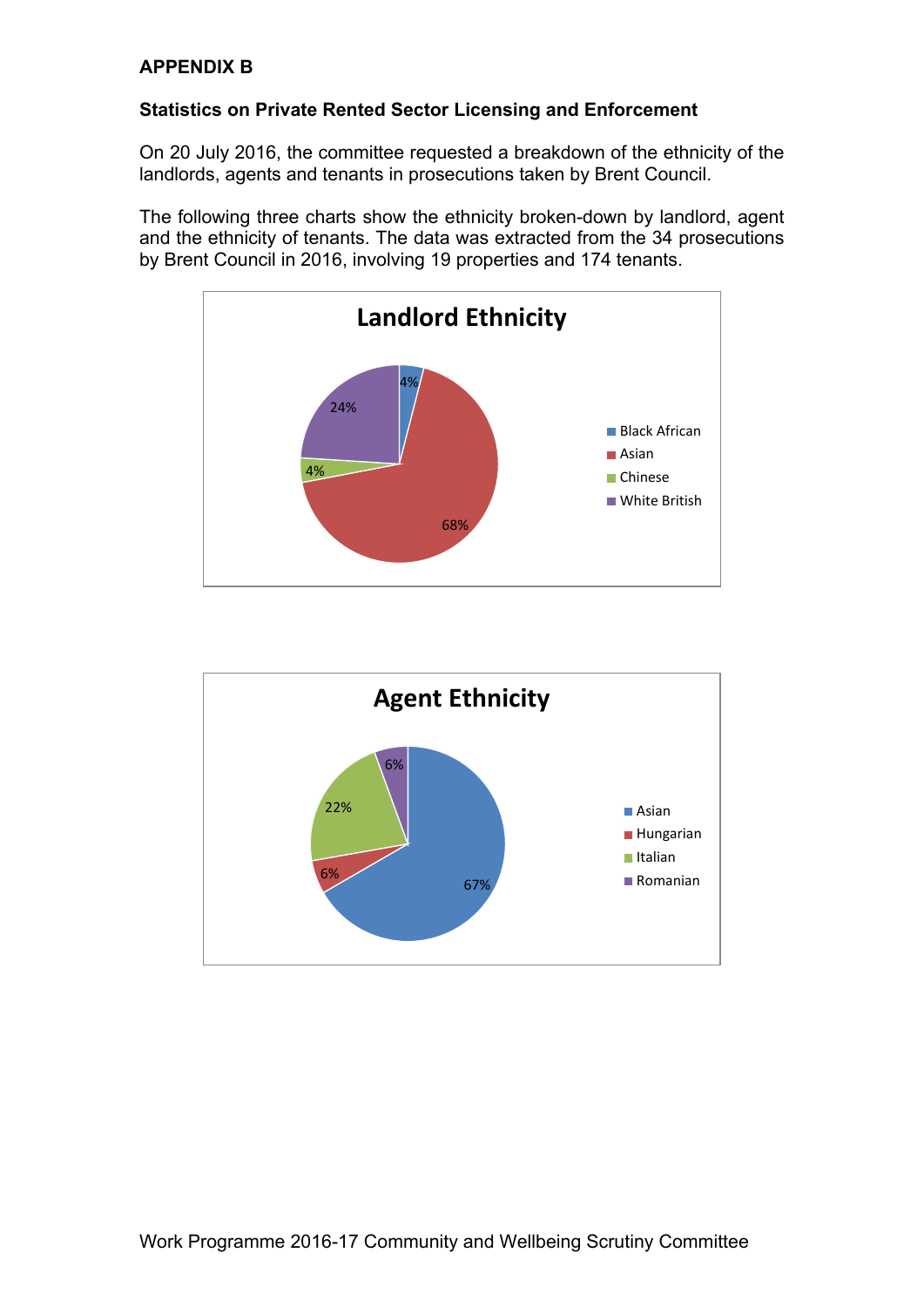

**Source: Brent Council Private Sector Housing Licensing Team, September 2016**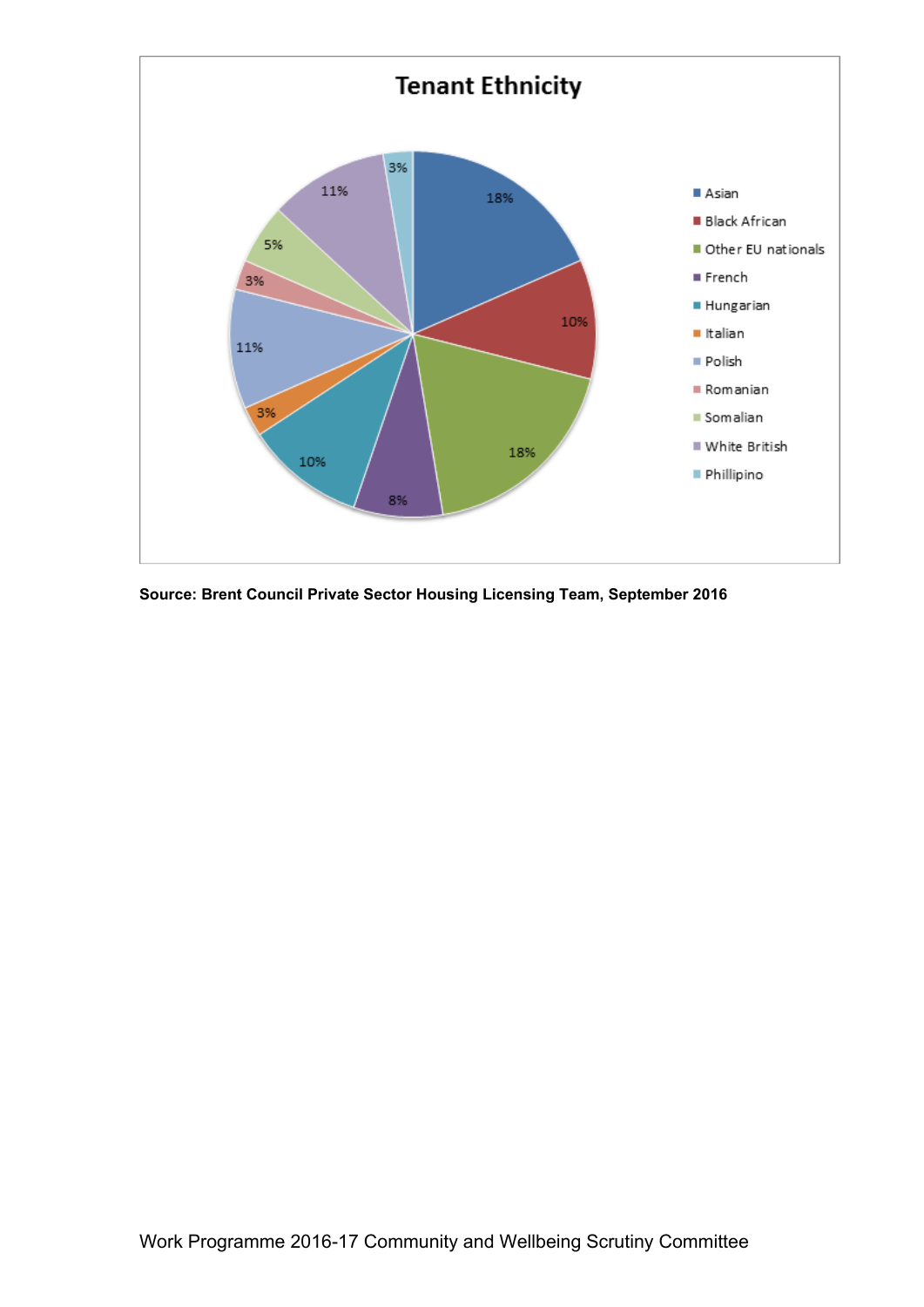### **APPENDIX C**

### **Committee chair's visit on raids of unlicensed properties**

### **Background**

Following the scrutiny committee's review of the additional and selective licensing in the private rented sector on the 20 July 2016, I was keen to see the how the current system of licensing was working and in particular, how the enforcement of breaches of or failures to obtain a licence was being addressed by the council.

At the committee, we were presented with various statistics about the successes of the current three schemes in place and the work undertaken in relation to unlicensed properties. In this respect, the committee were told about the recent successful prosecutions against the unlicensed landlords, which have also been widely reported in the local and national media. However, prior to such prosecutions taking place, the committee heard from the officers that they undertook various investigative work to identify unlicensed properties, which included carrying out raids.

Although the report to the Committee was comprehensive and the Committee received helpful evidence from the officers of their work, I, as the Chair of the Committee, wanted to better understand the mechanism of these raids. Accordingly, on 11 August 16 I joined, as an observer, the officers, as they carried out raids on a selection of properties in Kingsbury, which they had identified as being potentially in breach of the Council's licensing regulations.

### **Raid in Action - Gaining an Entry to the Property**

I observed four separate raids. The team had a lead officer, who would be the officer that would engage with the person answering the knock on the door, whilst the other members of the team would remain in background until an entry was allowed into the property.

The team showed diplomatic persistence by continuing to knock and talk through the letterbox as to the purpose of visit, which proved successful as the doors were eventually answered in all cases.

The lead officer would identify himself or herself and the reason for the visit, again the initial reaction being negative, but with further persistence and explanations by the officers, the entries in all cases were provided.

Once inside the properties, the team would separate out to individual rooms and to occupants to interview them as to the nature of their tenancy, other occupants and rent etc.

### **Condition of properties**

All the four properties that I visited, had multi-occupants. One property, had occupants living in a garage in a rear garden, whilst another property had about 10 to 12 individuals living in a three-bedroom house.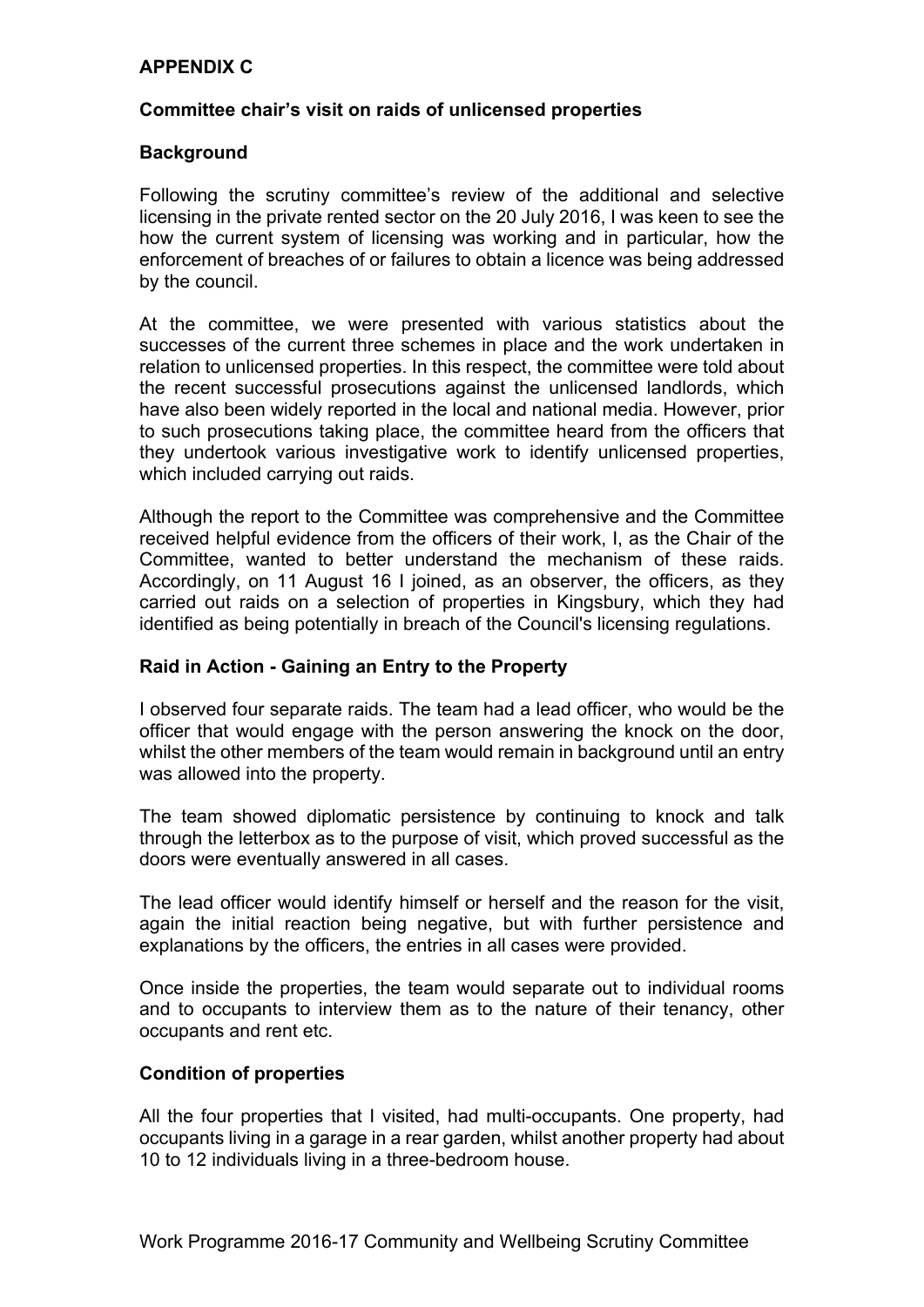### **Officer engagement**

I found all the officers exceptionally professional and courteous. They sought the permission to enter, gave clear explanation as to purpose of the visit in simple plain English in manner that was friendly and caring. They completed the questionnaire with the individual occupants in relatively short time as to minimise the disturbance.

### **Reaction of occupants**

I found the occupants to be surprised and shocked, but on appreciating the nature of the visit, fully assisted the officers. Additionally, the team consisted of a translator, who assisted with the communication between the officers and the occupants.

#### **Recommendation**

My overall experience was positive and although there are no recommendations to make following from my visit, I would welcome a follow up review visit in an year's time to ensure that the raids continues to remain free of any adverse impact on the occupants.

### **Councillor Ketan Sheth Chair Community and Wellbeing Scrutiny Committee**